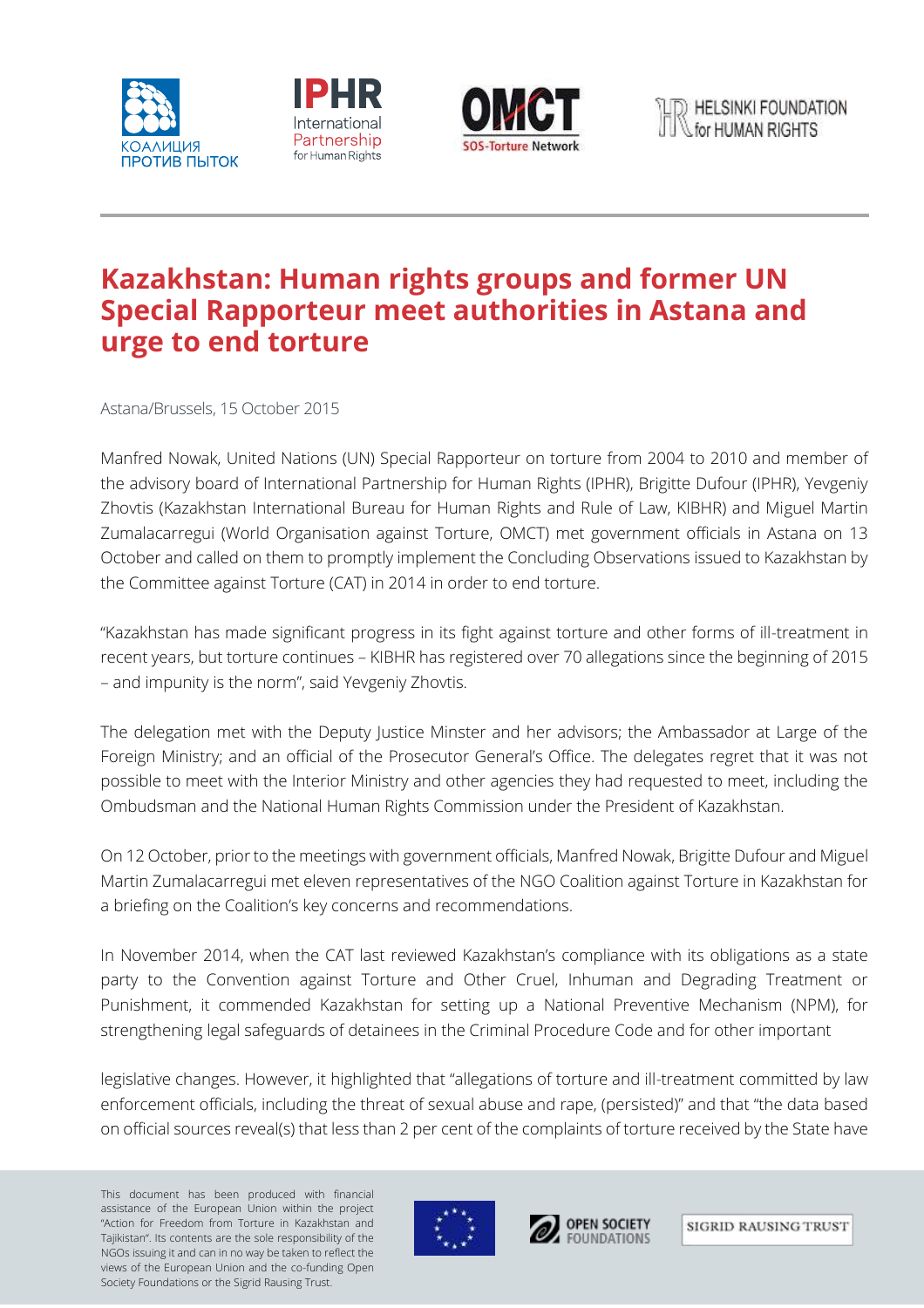led to prosecutions".

"If you really want to eradicate torture, you must adopt a comprehensive anti-torture strategy", said Manfred Nowak. "First of all, as has also been recommended by the CAT, a special body should be established that is tasked with conducting prompt, impartial, thorough and effective investigations into all allegations of torture and ill-treatment. This body has to be fully independent of the police. It could be set up under the Department of Special Prosecutors at the General Prosecutor's Office of Kazakhstan, whose employees currently lack investigative powers."

Another issue of concern to the NGO delegates was the transfer of authority over the penitentiary system back to the Ministry of the Interior in 2011, after the government had made progress by placing it under the authority of the Ministry of Justice in 2002. Thus, Kazakhstan was the first country in Central Asia to have taken this important step, but also to revert it.

"The fact that it is the Ministry of the Interior that is again in charge of places of detention following an unexpected and rushed decree is worrisome when it comes to detainees' rights, as the risk of torture is significantly higher. Kazakhstan must urgently reverse this decision and ensure the full transfer of control over places of detention and investigation to the Ministry of Justice, a step that does not require complex institutional changes", said Brigitte Dufour.

While welcoming the establishment of the NPM, the delegation told government officials that major shortcomings substantially limiting its functioning needed to be addressed.

"In order for Kazakhstan's "Ombudsman+" model to work adequately, the NPM needs to be able to operate with more independence from the Ombudsman. NPM members should have the powers to decide by themselves and with full independence on all visits they wish to carry out and be able to publish reports immediately after their visits", said Manfred Nowak.

In addition, Coalition members and the international delegates stressed the importance of adopting a general law to govern the functioning of the NPM as well as its mandate and powers. A clear legal framework should replace the current inadequate provisions that are scattered in various parts of the legislation and letters of assurances which complement the current laws.

A last issue raised during discussions with government officials was the need to ensure the prompt implementation of UN treaty body decisions on individual cases. While two torture victims, whose cases were subject to decisions by UN treaty bodies, have since been awarded compensation for moral harm by civil courts in Kazakhstan, the perpetrators have not been punished in any of the cases ruled on by UN treaty bodies. A proper legal framework is needed to be able to ensure the full implementation of such decisions.

"The CAT requested Kazakhstan to submit information by 28 November 2015 on key torture-related concerns. We urge the authorities to use this opportunity to demonstrate their continued commitment to